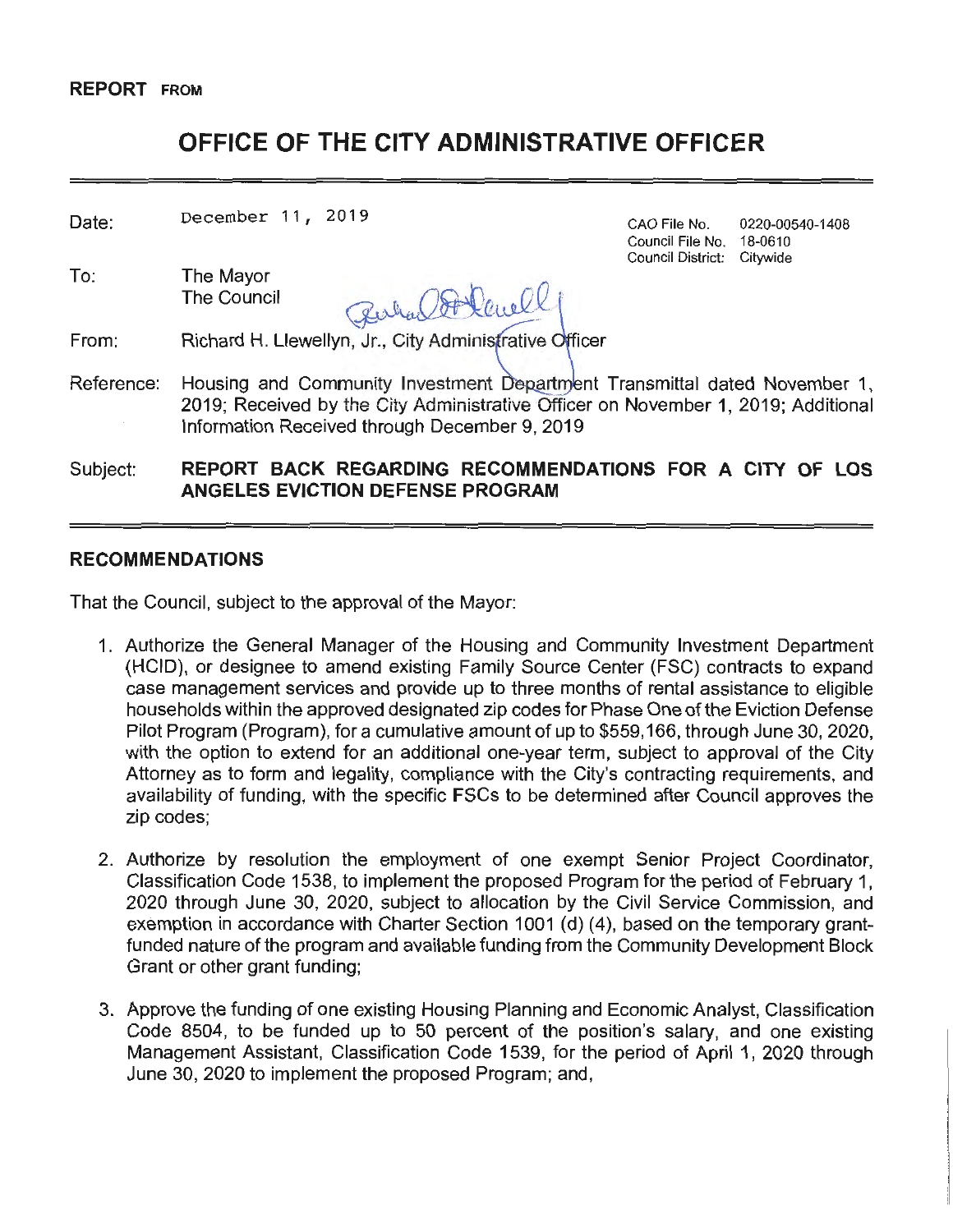- 4. Instruct HCID to report back to the Mayor and Council on:
	- a. The results of a Request for Bids and recommendations to the Mayor and Council for the selection of a contractor for the development of an eviction filing system, and request authorization to execute a contract amendment with the selected contractor, subject to funding availability, completion of the Charter Section 1022 Determination process, compliance with the City's contracting requirements, and approval of the City Attorney as to form and legality;
	- b. A request for additional staff resources in the Rent Division to implement the Program, to be funded by the Rent Stabilization Trust fund;
	- c. A request to release a separate Request For Proposals to select a contractor for the evaluation of the proposed Phase One of the Eviction Defense Pilot Program that will complete an analysis of program implementation within 18 months of the Mayor and Council's approval of the Program, as well as ongoing evaluation of subsequent years, to help determine if the City should provide funding and implement subsequent phases of the Eviction Defense Pilot Program that include additional resources and zip codes, and/or a Citywide Right to Counsel ordinance; and,
	- d. The composition, selection of membership, purpose, and responsibilities of an advisory committee for the Eviction Defense Pilot Program.

#### **SUMMARY**

The Housing and Community Investment Department (HCID) requests approval of their proposed Phase one of an Eviction Defense Pilot Program (Program) in three selected zip codes entirely within the City of Los Angeles and various actions related to its implementation, including authority to: 1) issue a Request for Proposals (RFP) to provide services for the Program, 2) contract with the Los Angeles County's (County) contract service provider for an Eviction Defense Program; 3) negotiate a Memorandum of Understanding (MOU) with the County to implement a joint City/County Eviction Defense Program, including cost-sharing; 4) amend existing Family Source Center contracts to expand services related to the proposed Program; and, 5) report back on the outcome of the Emergency Renters Relief Program (C.F. 19-1239) and the availability of unutilized funds. The HCID further requests additional staffing resources to implement the Program, and for the Council to request the City Attorney to prepare a citywide eviction filing requirement ordinance.

This Office concurs with the recommendations of the Chief Legislative Analyst (CLA) report on this matter dated December 10, 2019 (CLA Report), which requests adoption of HCID's proposed Program, as well as authority for HCID to issue an RFP and/or utilize the County's existing contractor for services related to implementing the proposed Program, negotiate an MOU with the County for a joint program, and report back on the Emergency Renters Relief Program. This Office also concurs with the request for a citywide eviction filing requirement ordinance. This report includes additional recommendations that are not addressed in the CLA report, and are related to HCID staffing, contracts, and additional report backs for the implementation of the Program. This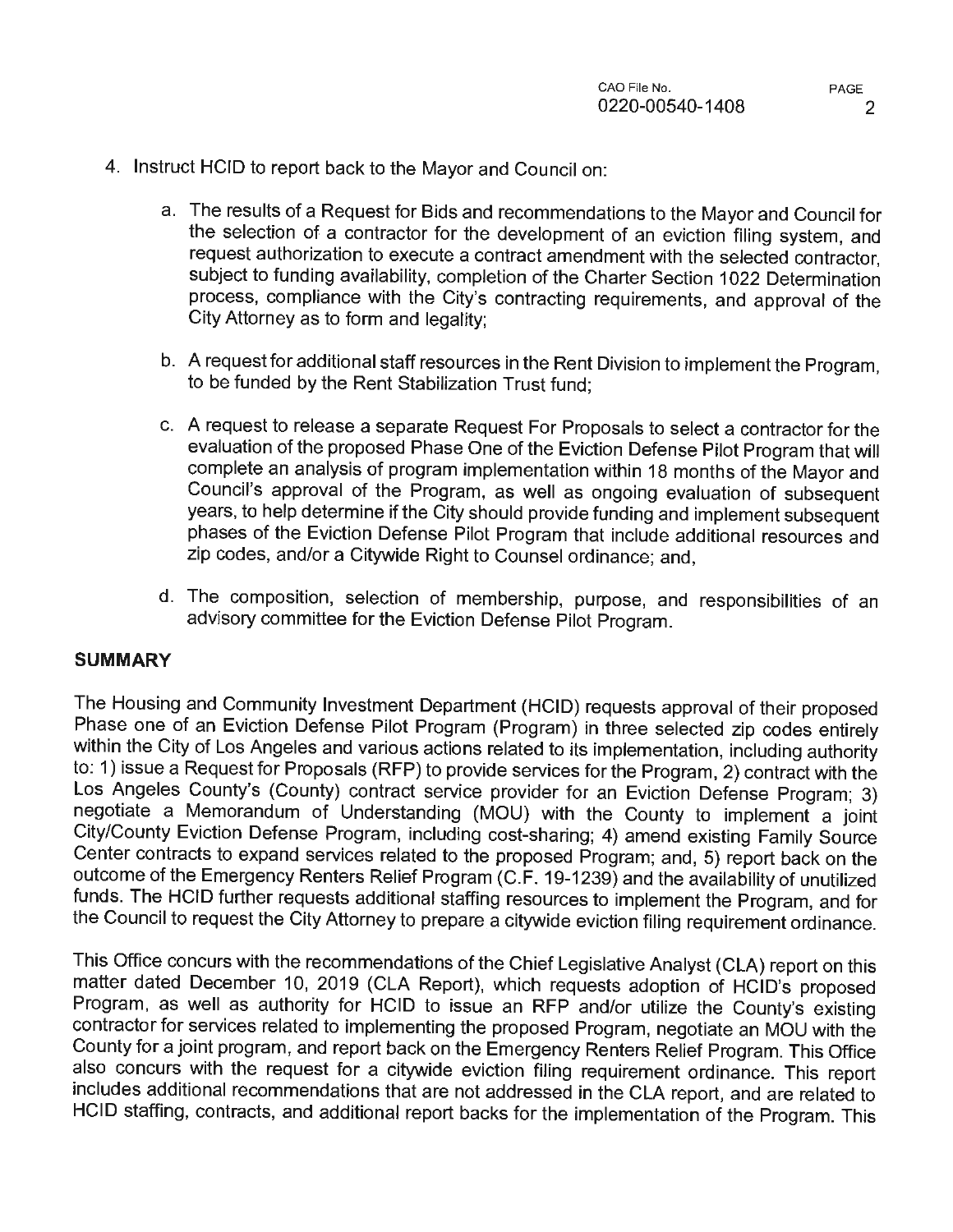Office supports the proposed Program and recognizes the need for resources to implement it. In order to match requested resources to the timeframe within which they will be needed, this Office recommends approval of three-months funding for a new resolution position authority and two existing, vacant position authorities to implement the Program. Additional staffing resources required at a later date to implement the Program should be considered through the annual budget process. The revised budget for the Program in 2019-20 is \$2,865,150, a reduction of \$221,850 from HCID's requested \$3,087,000, to reflect recommended staffing resources that align with the timing of the Program's implementation, proposed job duties, and availability of vacant position authorities. The proposed budget does not include reimbursement to the General Fund for related costs. If grant funding is available for staff salaries and reimbursement of related costs, then the recommendations of this report would have no net impact to the General Fund. Related costs associated with the proposed positions is estimated to be \$35,856 for three months, and \$143,426 annually, based on the Cost Allocation Plan 41 rate.

### **FISCAL IMPACT STATEMENT**

There is a potential impact to the General Fund if positions for the proposed Phase One of the Eviction Defense Pilot Program (Program) are grant funded, but related costs are not eligible for grant reimbursement, or if the positions are funded by the General Fund. The proposed sources of funds for the estimated \$2,865,150 to implement the Program in 2019-20 are the Community Development Block Grant and General Fund, pending the outcome of the Emergency Renters Relief Program. The estimated related costs associated with a Senior Project Coordinator, Management Assistant, and Housing Planning and Economic Analyst for three months is \$35,856, and \$143,426 annually based on the Cost Allocation Plan 41 rate. The recommendations in this report comply with City Financial Policies in that there is no additional cost to the City.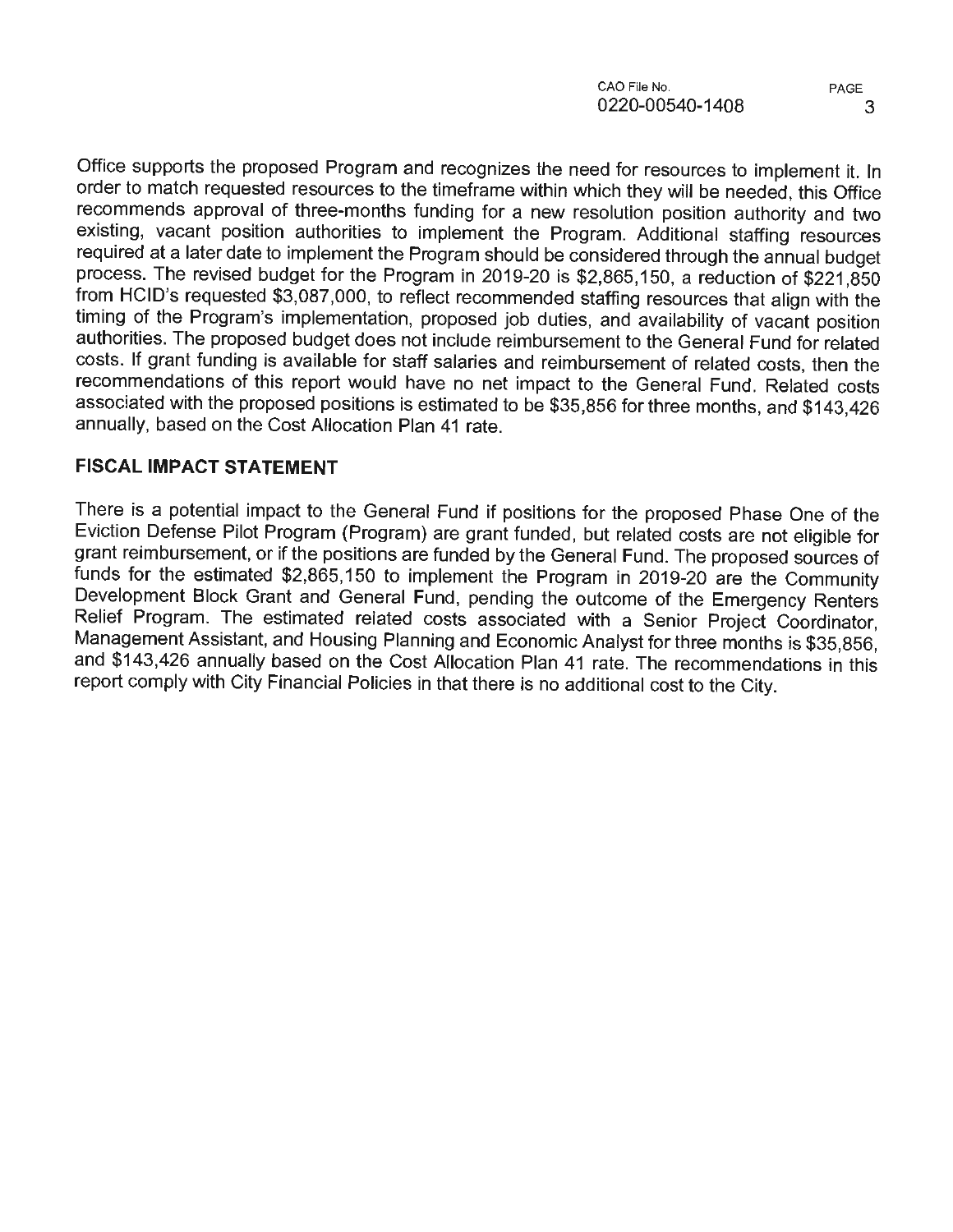## **FINDINGS**

# 1. **Proposed Phase One of the City's Eviction Defense Pilot Program**

The HCID requests approval of an Eviction Defense Pilot Program that consists of pre-eviction and full service legal assistance; education and public awareness; wrap around services in the form of case management, financial coaching and other support services; rental assistance; and a citywide eviction filing system. Additional information regarding each type of service is included in HCID's transmittal dated November 1, 2019 (Report), some of which are further discussed below. The Department requests that Phase One of the Eviction Defense Pilot Program focus on services in three proposed zip codes located entirely within the City limits with the highest tenant vulnerability indices: 90011 (Historic South Central /Central Alameda/South Park), 90003 (South Los Angeles), and 90006 (Pico Union/Harvard Heights). The HCID report contains additional information regarding the selection of the three zip codes proposed for Phase One. This Office concurs with the Department's framework for services to be provided in Phase One of the Eviction Defense Pilot Program, and the requests to issue a Request for Proposals for a contractor to provide these services, or utilize the County's procurement process for a contractor to provide the services, as further discussed and recommended in the CLA's Report.

## **2. County Eviction Defense Program**

The Department reports that the County of Los Angeles (County) intends to implement an Eviction Defense Program in selected zip codes, which the County Board of Supervisors has yet to determine and approve. HCID reports that the County intends to fund legal representation in unlawful detainer proceedings, outreach and know your rights workshops, and emergency assistance, but does not intend to fund pre-eviction legal services. This Office concurs with the Department's request to negotiate a Memorandum of Understanding with the County to collectively fund, develop, and implement a comprehensive Eviction Defense Pilot Program, as further discussed and recommended in a separate CLA report.

## **3. Family Source Centers**

The HCID proposes leveraging Family Source Centers (FSCs) for Phase One of the Eviction Defense Pilot Program to provide case management services, including financial coaching, and rental assistance. Subsequent to the release of HCID's Report, the Department clarified that FSCs would provide rental assistance for up to three months, whereas legal services providers contracted for Phase One of the Eviction Defense Pilot Program would provide negotiated one-time payments to pause or stop the eviction process. HCID further notes that tenant eligibility for rental assistance include an income of up to 80 percent of the Area Median Income and residence in one of the selected zip codes for Phase One of the Eviction Defense Pilot Program. Contracted staff called Tenant Stability Advisors located at the FSCs would provide the case management services. HCID proposes funding for two TSAs for Phase One of the Eviction Defense Pilot Program.

The Department requests authority to amend existing FSC contracts to expand case management services and provide rental assistance, and increase compensation for a cumulative amount not to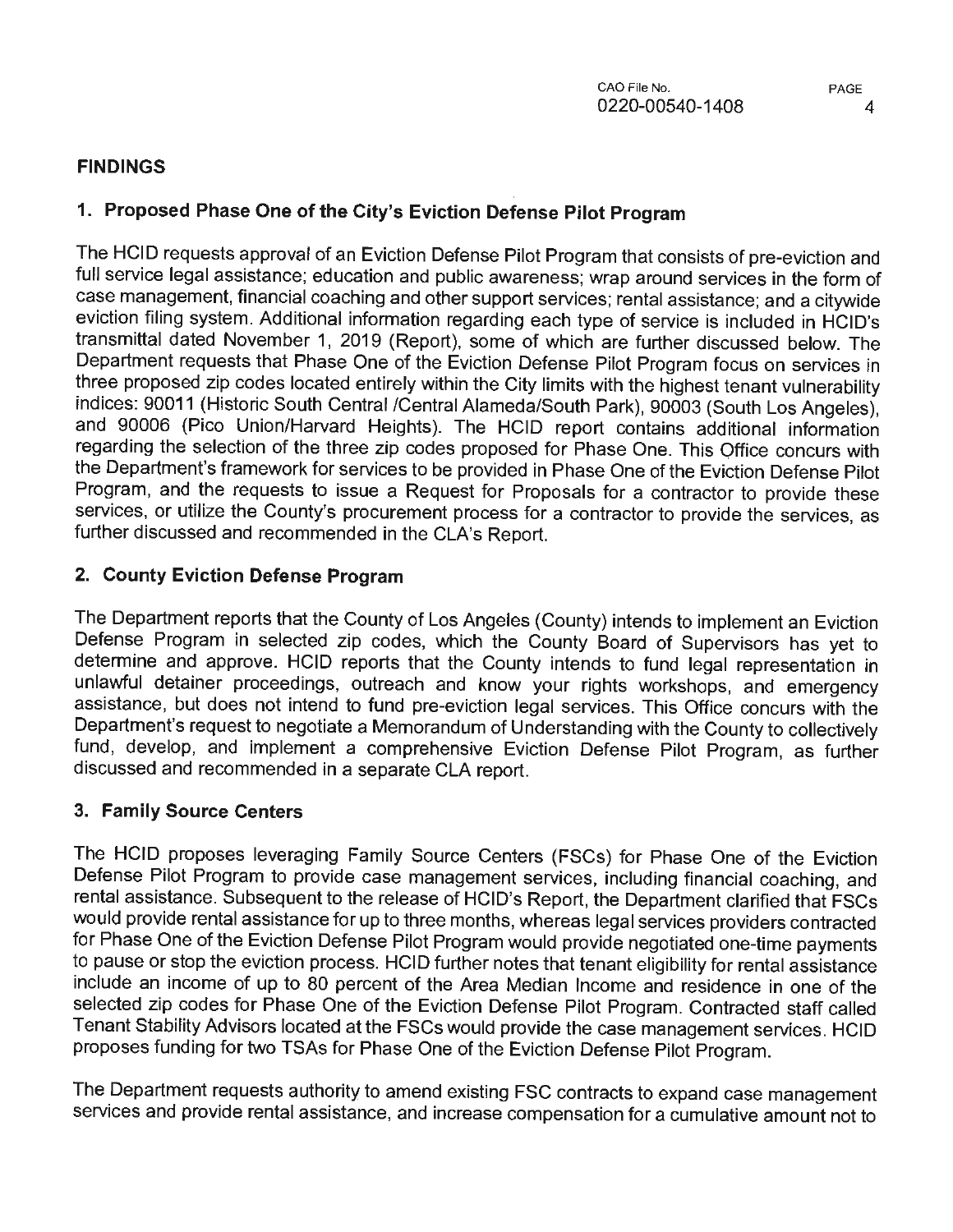exceed \$549,166, of which \$409,166 would be for rental assistance for up to three months for income eligible households within the approved zip codes and \$140,000 would be for TSAs to provide case management services. HCID reports that it has not selected the FSCs that would require a contract amendment, but intends to do so after the zip codes for Phase One of the Eviction Defense Pilot Program are finalized. HCID further notes that the amendment would be for services through June 30, 2020, for which funding is currently available; however, the Department intends to contract these services through June 30, 2021, subject to the availability of funds, to align with the FSCs procurement cycle. This Office concurs with HCID's request to amend FSC contracts for expanded services, and recommends that funding and authority to provide services beyond June 30, 2020 be considered through the annual budget process.

## **4. Eviction Filing System**

The proposed Phase One of the Eviction Defense Pilot Program includes requiring all evictions within the City to be filed with the Department to accurately track the number of eviction related filings in the City, as well as provide data that could be used for program implementation, adjustments, and budget development. Currently, the City only requires evictions within units subject to the Rent Stabilization Ordinance to be filed and recorded with HCID. This Office concurs with the Department's request for the City Attorney to prepare a Citywide eviction filing requirement ordinance, and the recommendation related to this matter that is included in a separate CLA report.

The HCID reports that once an ordinance is approved, the Department would need to enter into a contract for the development of the eviction filing system for an estimated cost of \$200,000. Subsequent to the release of their Report, HCID verified that it would issue a Request for Bids to four vendors that currently have contracts with HCID for the provision of contract programming services. After HCID selects a vendor to develop the proposed eviction filing system, the Department confirmed that it would need to return to Council for authority to amend the selected vendor's contract. This Office recommends that HCID report back and request authority to contract for the development of an eviction filing system, only after the Mayor and Council approves a Citywide eviction filing ordinance, subject to City Attorney approval as to form, funding availability, completion of the Charter Section 1022 Determination process, and compliance with the City's contracting requirements.

# **5. Requested Staffing**

The HCID is requesting interim resolution authority for four new positions and authority to fund 50 percent of an existing position to implement Phase One of the Eviction Defense Pilot Program. Additionally, HCID is requesting six months funding for salaries and lease costs associated with the five positions. This Office notes that the earliest the position authorities could be approved is in late January or early February of 2020, and additional time would be needed for the hiring process. Subsequent to the release of their Report, HCID provided position descriptions for the four new positions and organizational charts. After further review of HCID's proposed Phase One of the Eviction Defense Pilot Program, the position description for each requested new position, and existing vacancies within the Department, this Office recommends approval of the following: 1) interim resolution authority for a Senior Project Coordinator and three months funding; 2) three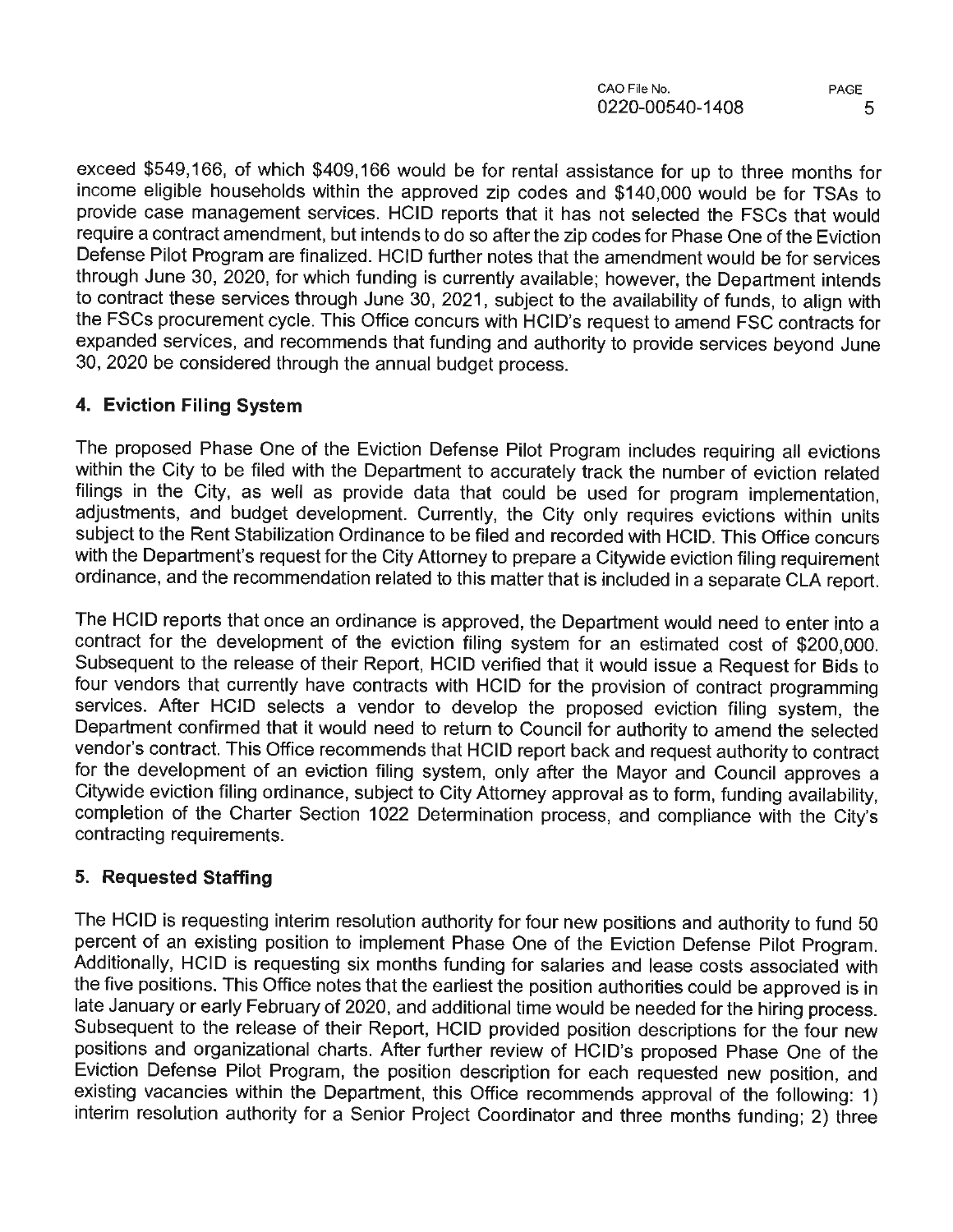months funding for an existing, vacant Management Assistant position authority; and 3) three months funding for an existing, vacant Housing and Planning Economic Analyst (HPEA) position authority at half-time. This Office recommends that the Mayor and Council consider the request for a Senior Administrative Clerk and Systems Analyst, which are requested for assignments related to the completion of the systems contract work, through the annual budget process. A summary of the CAO's revised proposal for positions is in Table 1 below. Funding for three months includes salaries and lease costs for the three positions, as well support positions in accordance with HCID's cost pool allocation formula, but excludes reimbursement for related costs according to the Cost Allocation Plan 41 Rate.

| EVICTION Defense Pilot Program        |                      |                                |                  |                            |  |
|---------------------------------------|----------------------|--------------------------------|------------------|----------------------------|--|
| <b>Class Title</b>                    | <b>Class</b><br>Code | <b>New</b><br><b>Authority</b> | <b>Exemption</b> | 3-Months<br><b>Funding</b> |  |
| Senior Project Coordinator            | 1538                 | Yes                            | Yes              | \$36,444                   |  |
| <b>Management Assistant</b>           | 1539                 | <b>No</b>                      | No               | 18,787                     |  |
| Housing and Planning Economic Analyst | 8504                 | <b>No</b>                      | No               | 18,383                     |  |
|                                       |                      |                                | Total            | \$73,614                   |  |

#### **Table 1: Summary of the CAO's Recommendation for HCID Staffing for Phase One of the Eviction Defense Pilot Program**

## Senior Project Coordinator (Class Code 1538)

The Department requests that a grant exempt Senior Project Coordinator serve as the program lead for the coordination and implementation of Phase One of the Eviction Defense Pilot Program. The HCID Report further describes the duties of the Senior Project Coordinator, and a position description is attached to this report. As of December 9, 2019, HCID had three vacant Senior Project Coordinator positions within the Accessible Housing Program, Domestic Violence Program, and Housing Opportunities for Persons with AIDS Program. This Office concurs with the Department's recommendation for a new resolution authority for a Senior Project Coordinator, subject to position allocation by the Personnel Department, and exemption from the Civil Service provision of the City Charter, pursuant to City Charter Section 1001(d) for grant funding.

## Management Assistant (Class Code 1539)

The HCID Report describes the requested Management Assistant resolution position authority as a position needed for the eviction filing system; however, the position description attached to this report includes duties related to developing policies and procedures, planning, outreach, and implementation of Phase One of the Eviction Defense Pilot Program. As of December 9, 2019, HCID had three vacant Management Assistant positions within the Compliance Division, and one vacant position within the Asset Management Division. This Office concurs with the request for additional staff support for implementing Phase One of the Eviction Defense Pilot Program, but recommends that HCID utilize an existing, vacant Management Assistant position authority for this purpose.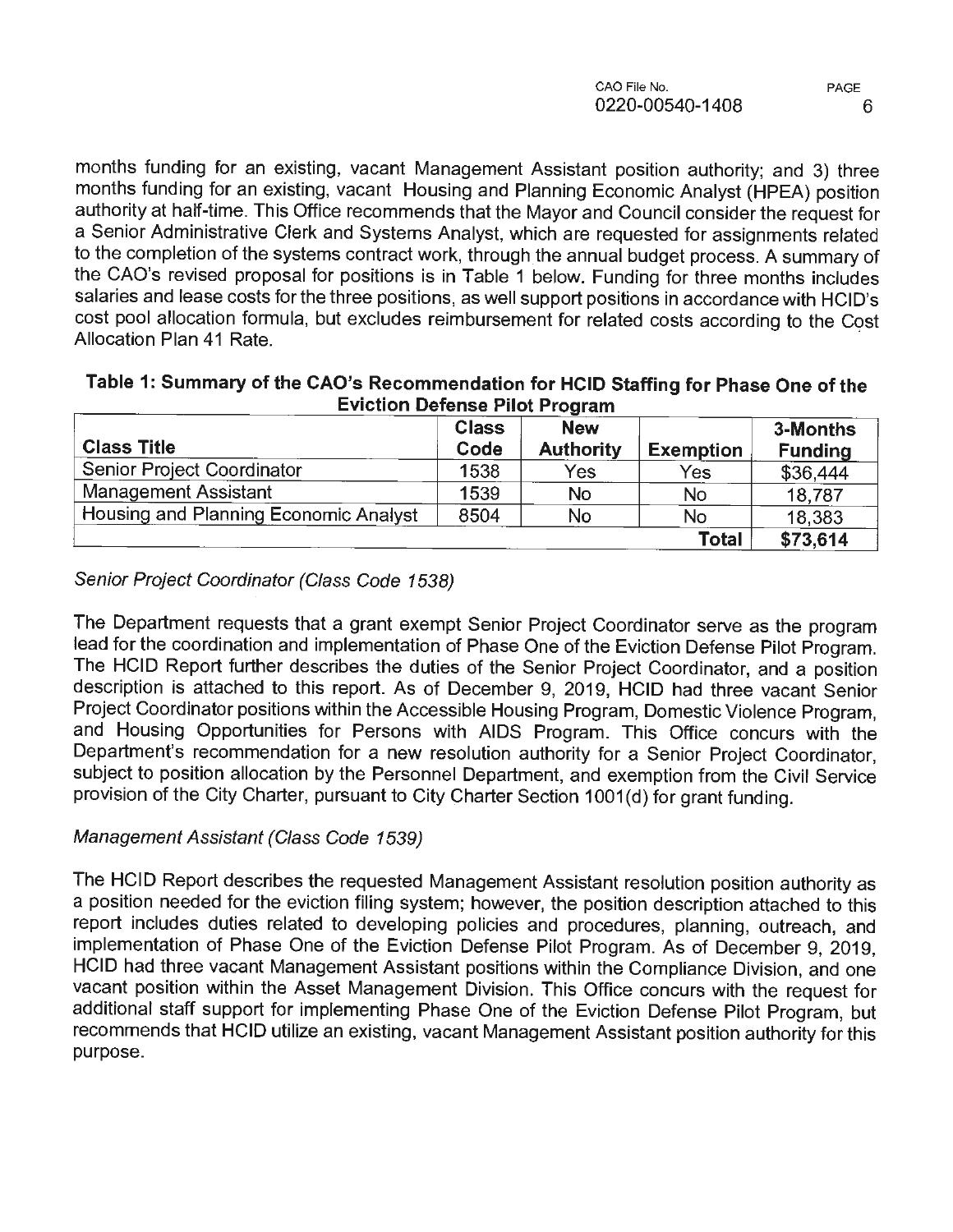### Housing and Planning Economic Analyst (Class Code 8504)

The HCID requests to utilize an existing, vacant HPEA to develop reports based on data collected from legal service and tenant advocacy organizations, HCID staff, and the Family Source Centers; track legislation and conduct legislative analyses of additional funding sources at the state level to support Phase One of the Eviction Defense Pilot Program; as well as various other analytical assignments and studies to implement Phase One of the Eviction Defense Pilot Program. Subsequent to the release of HCID's Report, the Department verified that the existing, vacant HPEA is currently funded by various sources of funds using HCID's cost pool allocation formula. HCID is requesting to use Community Development Block Grant and/or the General Fund for 50 percent of the position's salary, while the remaining 50 percent would continue to be funded through HCID's cost pool allocation formula. This Office concurs with the Department's recommendation to utilize an existing, vacant HPEA position authority for Phase One of the Eviction Defense Pilot Program.

#### Systems Analyst (Class Code 1596)

The Department requests a new Systems Analyst resolution position authority to maintain and trouble-shoot the proposed Eviction Filing system and online portal, and its integration with the Rent System modules for tenant complains and landlord declaration on a half-time basis. As discussed in the Eviction Filing System section above, several steps need to occur prior to the development of an Eviction Filing System, including the following Council and Mayor approvals to: 1) request the City Attorney to prepare a Citywide eviction filing requirement ordinance; 2) adopt a final Citywide eviction filing requirement ordinance; and, 3) amend an existing contract for programming services to include the development of an eviction filing system. While HCID estimates that a Citywide eviction filing requirement ordinance could be adopted in February, and that system development would take two to three months, HCID did not consider the timing associated with approving a contract amendment for system development. Given the timing needed for systems development, this Office recommends that the Mayor and Council consider a new Systems Analyst resolution position authority through the annual budget process.

#### Senior Administrative Clerk (Class Code 1368)

The HCID requests a new Senior Administrative Clerk resolution position authority to intake and process annual eviction notification filings by landlords. Similar to the requested Systems Analyst, this position authority is needed after an eviction filing system is developed and functioning; therefore, this Office recommends that the Mayor and Council consider a new Senior Administrative Clerk resolution position authority through the annual budget process.

#### Rent Division Staffing

The HCID's Report states that the Department would leverage other existing resources for Phase One of the Eviction Defense Pilot Program, including one Communication Information Representative and two Housing Investigators within the Rent Division. Subsequent to the release of their Report, HCID confirmed that the Mayor and Council-did not approve funding, through an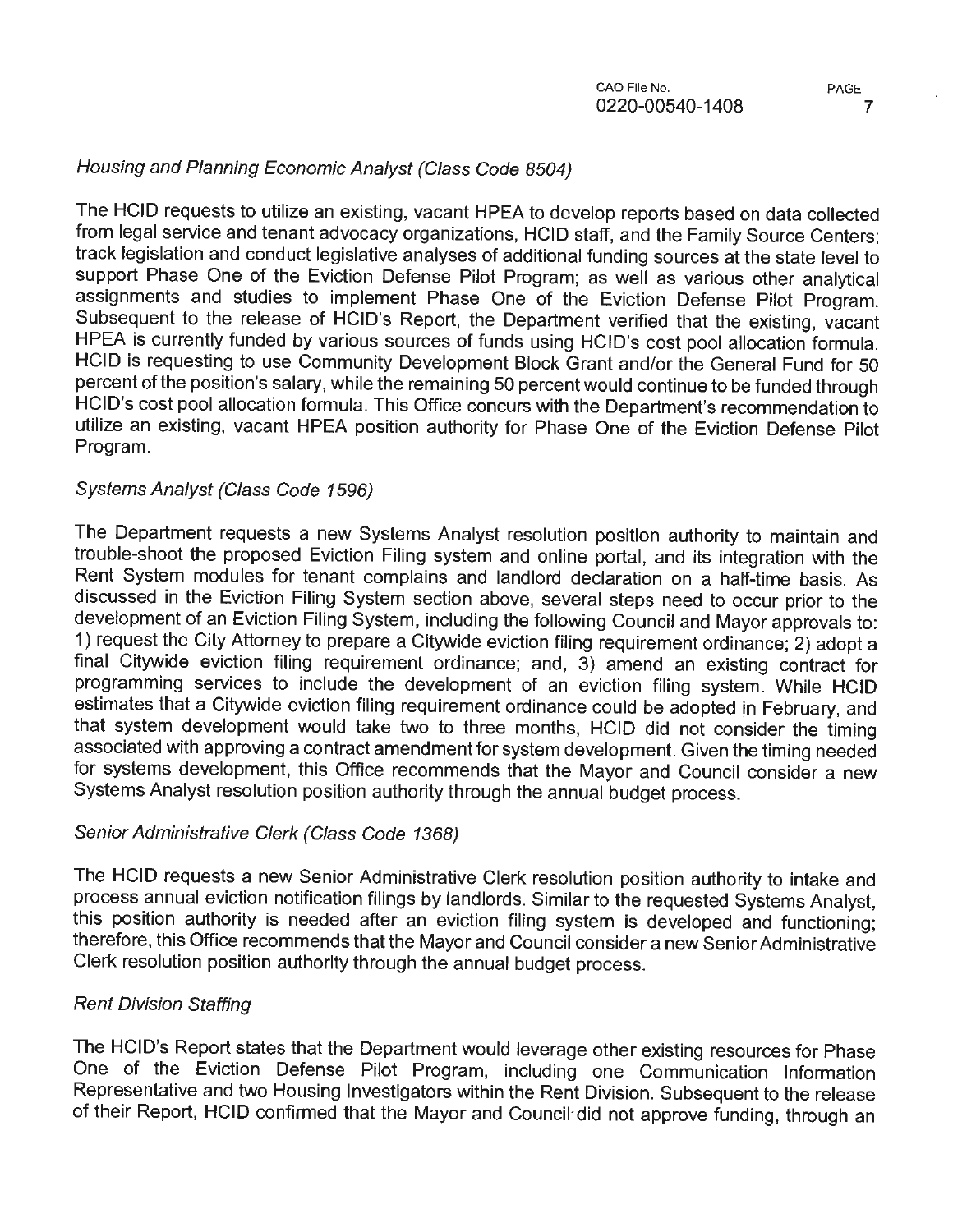increased rent fee, for the three Rent Division staff proposed for Phase One of the Eviction Defense Pilot Program. The CAO report dated October 21, 2019 (C.F. 19-1202) recommended that HCID conduct a subsequent rent fee study and report back to Council after several proposed new programs, including Phase One of the Eviction Defense Pilot Program, and any requested resources for implementing the programs, are approved to request an additional fee adjustment prior to 2022, if needed. This Office recommends that HCID report back to Council under a separate transmittal, or through the annual budget process, to request new resolution authorities for staff within the Rent Division to support Phase One of the Eviction Defense Pilot Program.

## **6. Budget and Funding**

The HCID's proposed budget for Phase One of the Eviction Defense Pilot Program is \$3.087 million and includes funding for pre-eviction and legal services, education and public awareness to be conducted by a contractor, wrap around services, rental assistance, the development and staffing for an eviction filing system, an update to HCID's outreach materials and documents, and administrative staff. The Department proposed utilizing \$3.087 million allocated for assisting tenants in eviction prevention and eviction response services in 2019-20 through the Program Year 45 of the Consolidated Plan (\$937,000 for a Right to Counsel program and \$150,000 for tenant outreach) and the City's General Fund (\$2 million). On October 30, 2019, Council approved and the Mayor concurred with the approval to use \$2.937 million consisting of CDBG funds and General Fund for an Emergency Renters Relief Program to provide rental subsidies to qualified households that apply for the program through December 31, 2019. This Office concurs with the CLA's recommendation in a separate report for HCID to report back to Council on remaining funds from the Emergency Renters Relief Program that could be utilized for the proposed Phase One of the Eviction Defense Pilot Program.

Based on a review of HCID's staffing requests and existing resources, this Office recommends a revised budget and allocation of \$2,865,150 for Phase One of the Eviction Defense Pilot Program that reflects only three months funding for three positions to implement the program in 2019-20, a reduction of \$221,850 from HCID's request of \$3,087,000.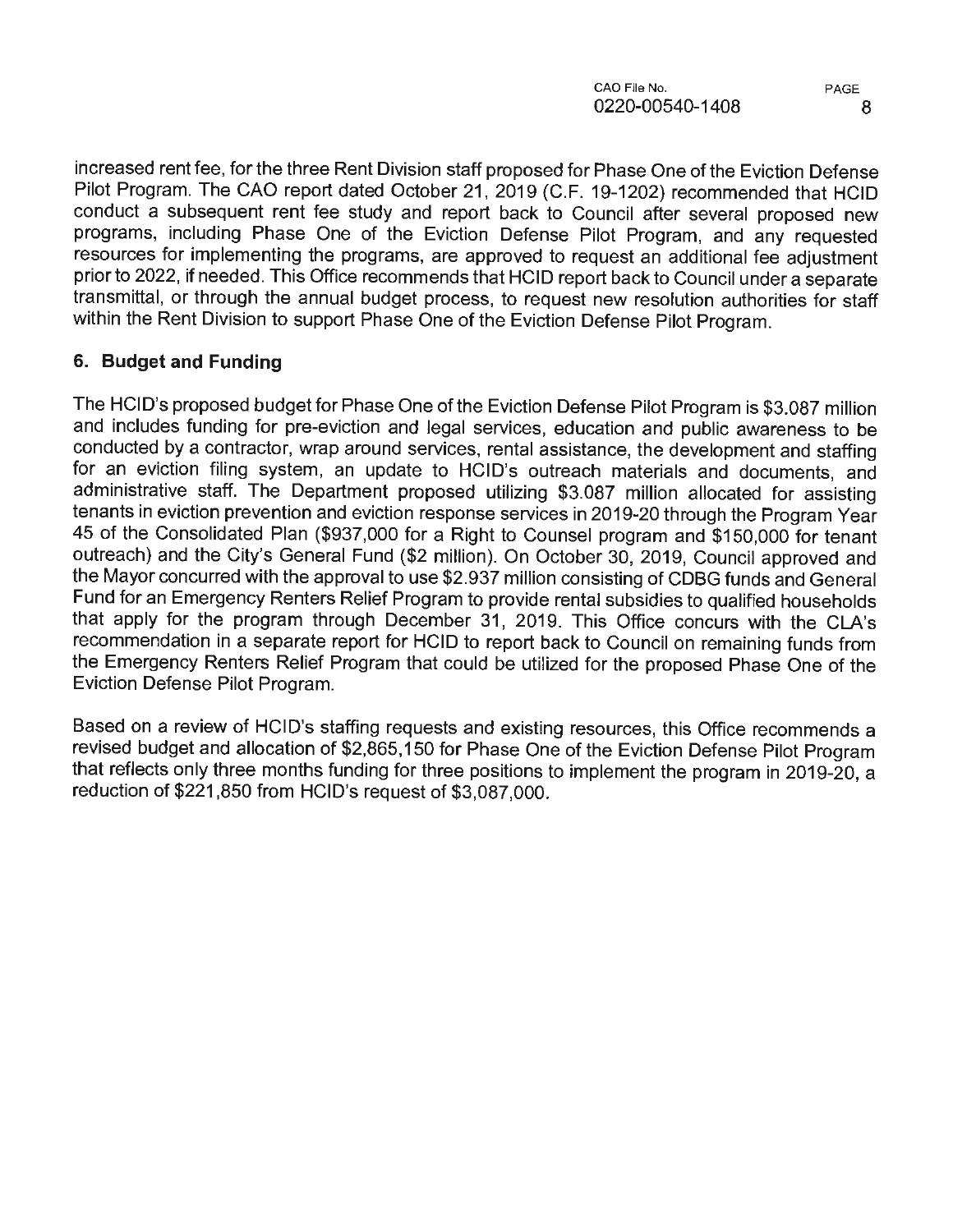| <b>Contract Services (RFP or County Provider)</b> |             |
|---------------------------------------------------|-------------|
| Pre-Eviction and Legal Services                   | \$1.381,435 |
| <b>Education and Public Awareness</b>             | 394,935     |
| <b>Rental Assistance</b>                          | 236,000     |
| Subtotal                                          | 2,012,370   |
| <b>Family Source Center Expanded Services</b>     |             |
| <b>Case Management</b>                            | 140,000     |
| <b>Rental Assistance</b>                          | 409,166     |
| Subtotal                                          | 549,166     |
| <b>HCID Administration</b>                        |             |
| <b>Systems Development</b>                        | 200,000     |
| <b>HCID Educational Campaign</b>                  | 30,000      |
| Senior Project Coordinator                        | 36,444      |
| Management Assistant                              | 18,787      |
| Housing Planning and Economic Analyst             | 18,383      |
| <b>Subtotal</b>                                   | 303,614     |
| Total                                             | \$2,865,150 |

| Table 2: CAO Recommended Budget Allocation for Phase One of |
|-------------------------------------------------------------|
| the Eviction Defense Pilot Program                          |

This Office also recommends that proposed staffing should be funded by grant funds such as CDBG funding from the Consolidated Plan, and that the General Fund should be reimbursed by grant funds for eligible related costs to mitigate the General Fund impact of the proposed Phase One of the Eviction Defense Pilot Program. HCID reported that if positions are funded by CDBG, the Department would request to amend the Consolidated Plan to include reimbursement to the General Fund for related costs. This Office estimates that related costs associated with a Senior Project Coordinator, Management Assistant, and Housing Planning and Economic Analyst for three months is \$35,856, and \$143,426 annually based on the Cost Allocation Plan 41 Rate.

#### **7. Program Evaluation**

While HCID reports that the estimated cost to fully represent an eviction case through the unlawful detainer phase is approximately \$1,300, the Department notes that there could be significant cost savings if legal services are provided and intervene prior to an eviction. At this time, HCID cannot provide an estimated cost per unit of pre-eviction services, and notes that more data and information is needed to determine the costs once Phase One of the Eviction Defense Pilot Program is implemented in 2020. As noted in HCJD's draft RFP, the contractor is expected to utilize the City's specified Clarity Human Services/Bit Focus data entry system to collect and report on various items. HCID noted in their Report that as access to resources increases, HCID will contract with a qualified program evaluation consultant to complete cost-savings analysis to assess the fiscal impact of investing in eviction legal services and tenant education. The comprehensive program evaluation should consider services provided by: 1) the City's contractor as a result of the proposed RFP and/or use of the County's provider for such services; the Family Source Centers;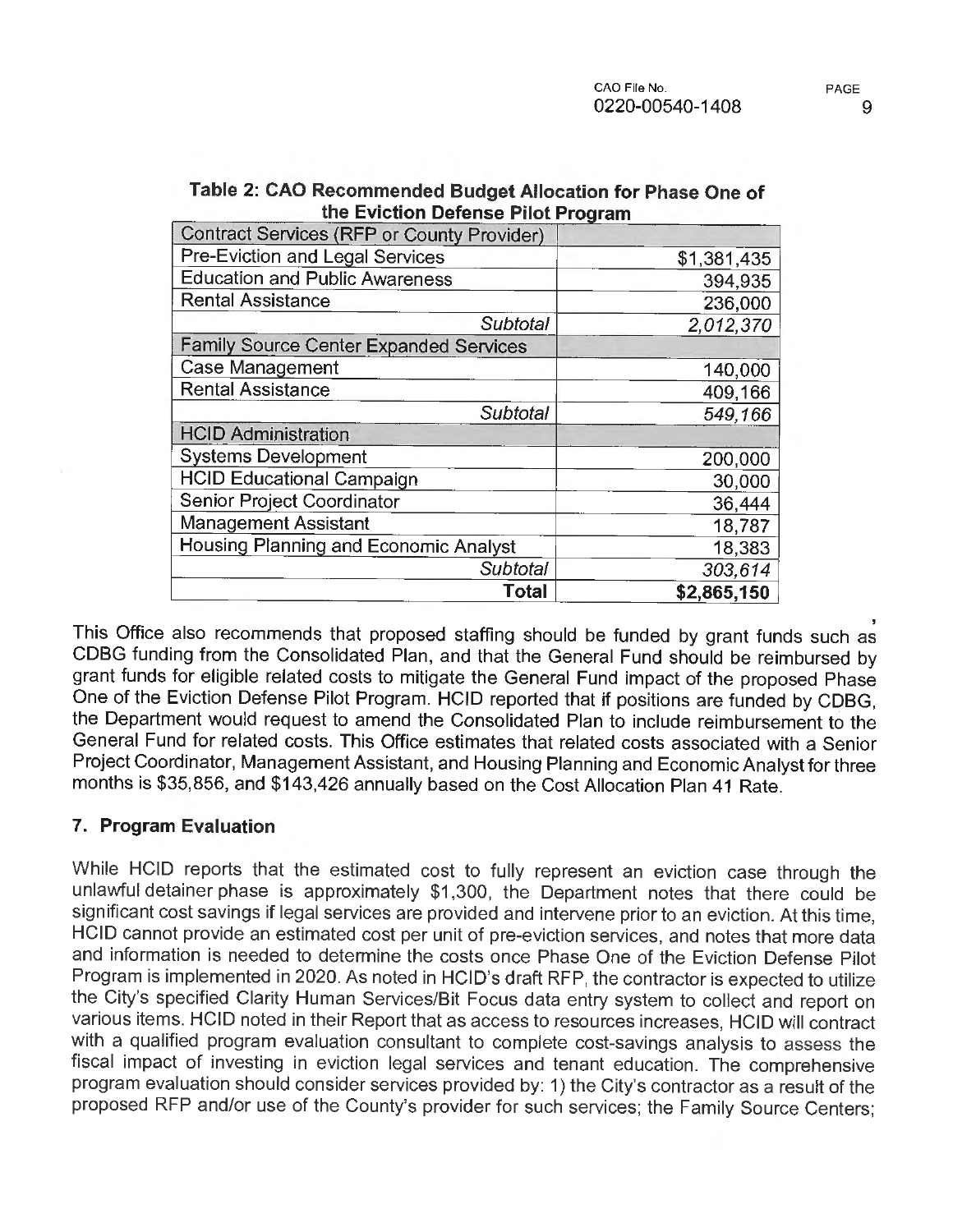and, HCID staff. This Office recommends that the Department report back to the Mayor and Council and request any necessary authorities to ensure that an initial evaluation will complete an analysis of Phase One of the Eviction Defense Pilot Program implementation within 18 months of the Mayor and Council's approval of the Pilot Program, as well as ongoing evaluation of subsequent years. The program evaluation should be used to determine if the City should provide funding and implement subsequent phases of the Eviction Defense Pilot Program that include additional resources and zip codes, and/or a Citywide Right to Counsel ordinance.

### **8. Advisory Committee**

The HCID's Report states that the Department will work collectively with an advisory committee to review program evaluations reports and develop recommendations. Additionally, HCID's proposed Senior Project Coordinator and **HPEA** will convene and serve as a liaison to the advisory committee, whose membership, role, and purpose is not specified in the Report. Subsequent to the release of HCID's Report, the Department confirmed that it will need to provide details for the advisory committee at a later date. This Office recommends that the Department report back to the Mayor and Council on the composition, selection of membership, purpose, and responsibilities of an advisory committee for the Eviction Defense Pilot Program.

RHL:EIC:02200083c

**Attachments**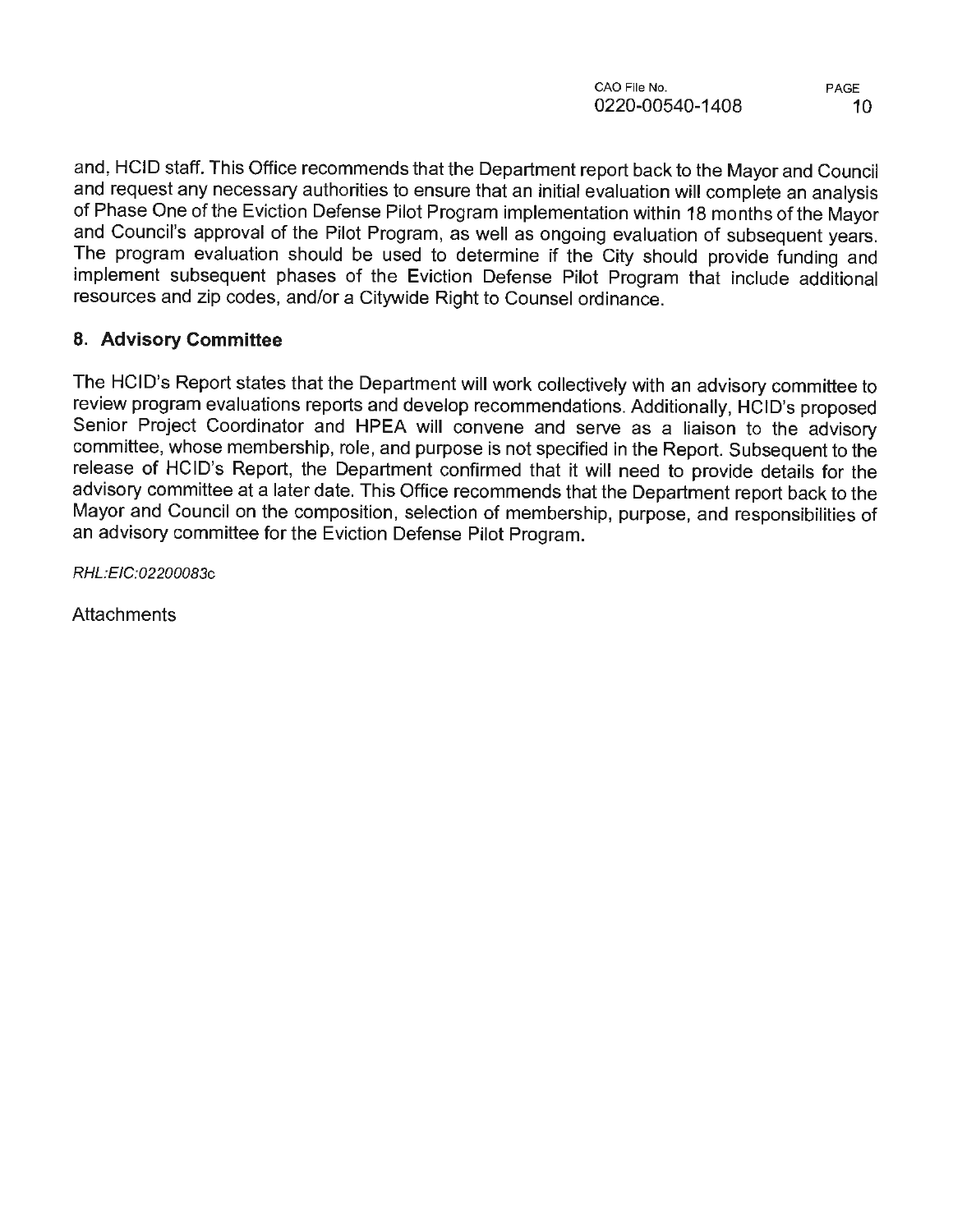| Form PDES 3ef (Rev. 7/02) | <b>POSITION DESCRIPTION</b> | DO NOT USE THIS SPACE |
|---------------------------|-----------------------------|-----------------------|
|---------------------------|-----------------------------|-----------------------|

|                           |                                                                                                                                                                                                                                                                                                                                                                                                                                                                                                                                                                                                                                                            |                                                    | <b>City of Los Angeles</b>                                                 |      |                                                                  |                           |
|---------------------------|------------------------------------------------------------------------------------------------------------------------------------------------------------------------------------------------------------------------------------------------------------------------------------------------------------------------------------------------------------------------------------------------------------------------------------------------------------------------------------------------------------------------------------------------------------------------------------------------------------------------------------------------------------|----------------------------------------------------|----------------------------------------------------------------------------|------|------------------------------------------------------------------|---------------------------|
|                           | 1. Name of Employee:                                                                                                                                                                                                                                                                                                                                                                                                                                                                                                                                                                                                                                       |                                                    | 2. Employee's Present Class Title/Code:<br>Senior Project Coordinator/1538 |      | 3. Present Salary<br>or Wage Rate:<br>TBD                        |                           |
|                           | 4. Reason for Preparing Description:<br>₩                                                                                                                                                                                                                                                                                                                                                                                                                                                                                                                                                                                                                  | <b>New Position</b><br>Change in Existing Position |                                                                            |      | Routine Report of Duties<br>Review for Proper Allocation         | Date Prepared<br>11/06/19 |
|                           | 5. Location of office or place of work:                                                                                                                                                                                                                                                                                                                                                                                                                                                                                                                                                                                                                    |                                                    | 6.                                                                         |      | Name of Department L.A. Housing + Community Investment Dept.     |                           |
|                           | 1200 West 7th Street, 9th Floor<br>Los Angeles, CA 90017                                                                                                                                                                                                                                                                                                                                                                                                                                                                                                                                                                                                   |                                                    |                                                                            |      | Executive Management Section Policy & Research                   |                           |
|                           | 7. Name and title of the person from whom you ordinarily receive instructions and who supervises or reviews your work:                                                                                                                                                                                                                                                                                                                                                                                                                                                                                                                                     |                                                    | Division                                                                   |      |                                                                  |                           |
|                           | Name Claudia Monterrosa                                                                                                                                                                                                                                                                                                                                                                                                                                                                                                                                                                                                                                    |                                                    |                                                                            |      | Title Public Policy & Research Unit Director                     |                           |
|                           | 8. Describe in detail the duties and work of this position, describing each duty in a separate paragraph. Begin with the duties that normally take most of<br>your time and then describe the duties that are infrequent. Be certain to tell what is done, how it is done and what materials or equipment are used.<br>Using percentages, show the distribution of the total working time. Also, if the duties and responsibilities of the position have changed, indicate how and<br>when the changes occurred.                                                                                                                                           |                                                    |                                                                            |      |                                                                  |                           |
| <b>PERCENT</b><br>OF TIME |                                                                                                                                                                                                                                                                                                                                                                                                                                                                                                                                                                                                                                                            |                                                    | <b>DUTIES</b>                                                              |      |                                                                  |                           |
| 40%                       | PROGRAM LEAD                                                                                                                                                                                                                                                                                                                                                                                                                                                                                                                                                                                                                                               |                                                    |                                                                            |      |                                                                  |                           |
|                           | Performs program coordination and implementation of the City of L.A.'s Eviction Defense Program. Serves to represent the<br>City and respond to questions from stakeholders, City Council staff, Mayor's Office staff, and other personnel. Works closely<br>with the Policy Director, designated Housing, Planning & Economic Analyst (HPEA), the Rent Division and Program<br>Operations Bureau staff to carry out the program goals and requirements. Administers the program and closely monitors and<br>collects the necessary outcome reports from contractor(s). Prepares required transmittals and other reports, and reports<br>program outcomes. |                                                    |                                                                            |      |                                                                  |                           |
| 10%                       |                                                                                                                                                                                                                                                                                                                                                                                                                                                                                                                                                                                                                                                            |                                                    |                                                                            |      |                                                                  |                           |
| 20%                       | DEVELOPMENT OF MATERIALS<br>Coordinates the development and distribution of outreach materials; works with staff in HCIDLA's Rent Stabilization Division<br>to revise and/or create public outreach materials, literature, and public announcments about the Eviction Defense Program.                                                                                                                                                                                                                                                                                                                                                                     |                                                    |                                                                            |      |                                                                  |                           |
| 20%                       | <b>ADMINISTRATION</b><br>Performs contract administration and monitoring of the legal services and outreach components of the Eviction Defense<br>Program. Works with contracted entities and serves as the point person to ensure scope of work is properly executed.                                                                                                                                                                                                                                                                                                                                                                                     |                                                    |                                                                            |      |                                                                  |                           |
| 10%                       | REPRESENT THE CITY OF LOS ANGELES ON COMMITTEES AND AS PART OF COLLABORATIVE EFFORTS<br>Serves as a liaison between the Eviction Defense Program's Advisory Committee and the City. Also, serves as a liaison in<br>collaborating with L.A. County staff to deliver eviction defense services and reach common goals.                                                                                                                                                                                                                                                                                                                                      |                                                    |                                                                            |      |                                                                  |                           |
|                           | 9. How long have the duties been substantially as described above?                                                                                                                                                                                                                                                                                                                                                                                                                                                                                                                                                                                         |                                                    |                                                                            |      | New - As per November 1, 2019 Eviction Defense Prog. Transmittal |                           |
|                           | 10. List any machinery or equipment operated and any unusual or hazardous working conditions.<br>Automobile, computer, telephone, financial calculator, fax, and copy machine.                                                                                                                                                                                                                                                                                                                                                                                                                                                                             |                                                    |                                                                            |      |                                                                  |                           |
|                           | 11. Percent of time spent supervising (training and evaluating employees, assigning and reviewing work).                                                                                                                                                                                                                                                                                                                                                                                                                                                                                                                                                   |                                                    |                                                                            |      | TBD                                                              |                           |
| <b>TBD</b>                | 12. Indicate the number of employees supervised by class titles.                                                                                                                                                                                                                                                                                                                                                                                                                                                                                                                                                                                           |                                                    |                                                                            |      |                                                                  |                           |
|                           | 13. I certify that the above statements are my own and to the best of my knowledge are accurate and complete.                                                                                                                                                                                                                                                                                                                                                                                                                                                                                                                                              |                                                    |                                                                            |      |                                                                  |                           |
| Signature                 |                                                                                                                                                                                                                                                                                                                                                                                                                                                                                                                                                                                                                                                            |                                                    |                                                                            | Date | Phone No.                                                        |                           |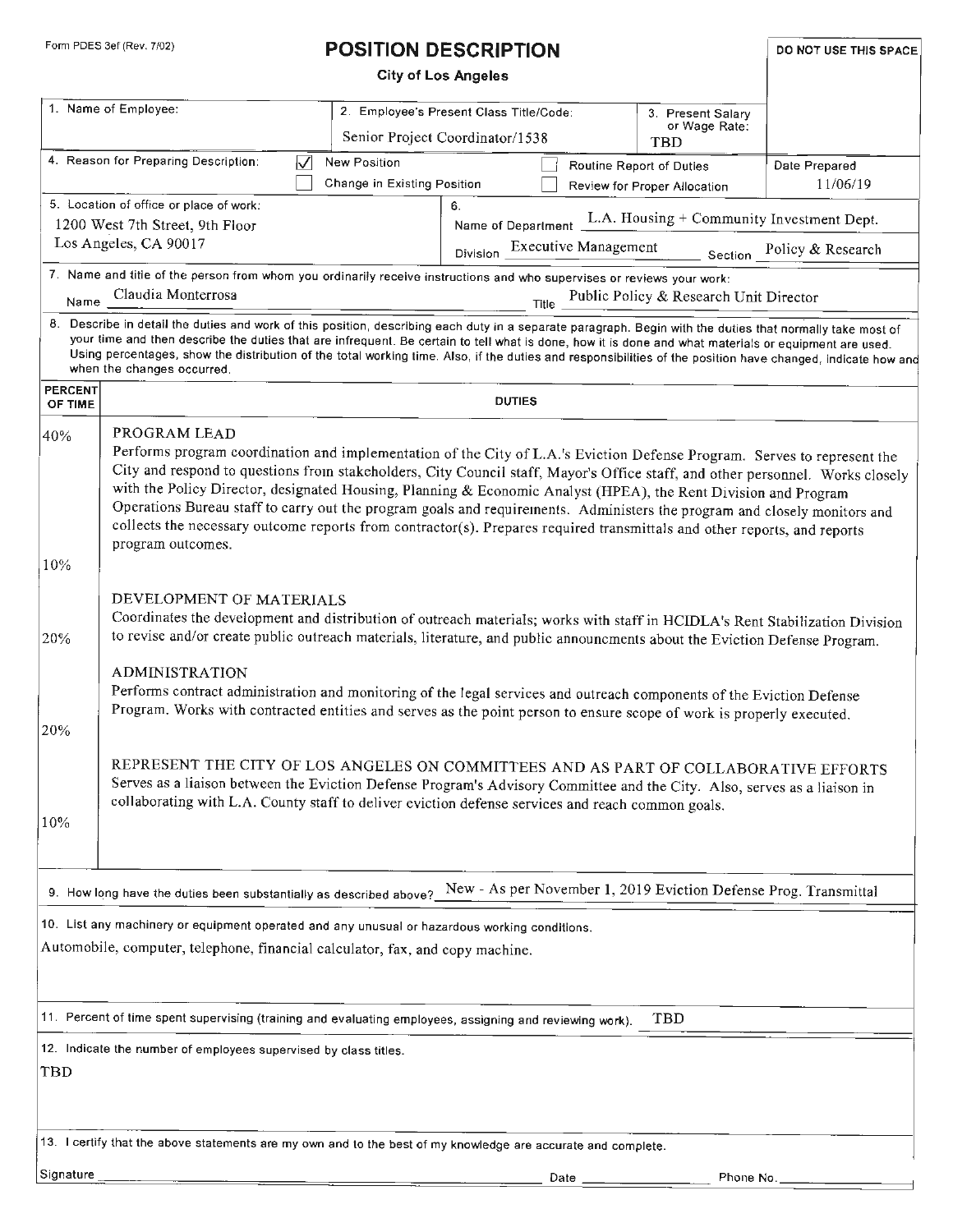# - **ITEMS TO BE FILLED IN BY THE IMMEDIATE SUPERVISOR**

| 14. Indicate in what respects if any the duties and responsibilities on the other side are not sufficiently or accurately described.<br>NA.                                                                                                                                                                                                                                                                                                                                                                                                                                                                                                                                                                                                                                       |                                                                      |                                                                                                                                                                                                                                                                                                |
|-----------------------------------------------------------------------------------------------------------------------------------------------------------------------------------------------------------------------------------------------------------------------------------------------------------------------------------------------------------------------------------------------------------------------------------------------------------------------------------------------------------------------------------------------------------------------------------------------------------------------------------------------------------------------------------------------------------------------------------------------------------------------------------|----------------------------------------------------------------------|------------------------------------------------------------------------------------------------------------------------------------------------------------------------------------------------------------------------------------------------------------------------------------------------|
| 15. SUPERVISION RECEIVED. Describe the nature, frequency, or closeness of supervision received by the employee, including the way that the<br>employee's work is assigned and reviewed.<br>Sr.<br>Project Coordinator is expected to work independently and will report to Policy Director on a consistent basis. This new program will                                                                                                                                                                                                                                                                                                                                                                                                                                           |                                                                      |                                                                                                                                                                                                                                                                                                |
| 16. REQUIREMENTS. Indicate the minimum requrements to perform the duties of this position:<br>(a) Education (include specific matter).                                                                                                                                                                                                                                                                                                                                                                                                                                                                                                                                                                                                                                            |                                                                      |                                                                                                                                                                                                                                                                                                |
| As stated in the class specifications                                                                                                                                                                                                                                                                                                                                                                                                                                                                                                                                                                                                                                                                                                                                             |                                                                      |                                                                                                                                                                                                                                                                                                |
| (b) Experience (type and length; list appropriate city classes, if any).<br>As stated in the class specifications                                                                                                                                                                                                                                                                                                                                                                                                                                                                                                                                                                                                                                                                 |                                                                      |                                                                                                                                                                                                                                                                                                |
| 17. PHYSICAL REQUIREMENTS. Check below all physical capabilities needed to do this job.                                                                                                                                                                                                                                                                                                                                                                                                                                                                                                                                                                                                                                                                                           |                                                                      | Hours per                                                                                                                                                                                                                                                                                      |
| Strength to: ______ Lift ______ Push ______ Pull                                                                                                                                                                                                                                                                                                                                                                                                                                                                                                                                                                                                                                                                                                                                  | SPECIAL NEED FOR:                                                    | week<br>EXTENSIVE USE OF:                                                                                                                                                                                                                                                                      |
| Average weight ______ Heaviest weight ____                                                                                                                                                                                                                                                                                                                                                                                                                                                                                                                                                                                                                                                                                                                                        | Vision, to read fine print/numbers                                   | Legs, for walking/standing                                                                                                                                                                                                                                                                     |
| Climbing (stairs, ladders, poles)                                                                                                                                                                                                                                                                                                                                                                                                                                                                                                                                                                                                                                                                                                                                                 | Hearing, for telephone/alarms                                        | Hands and fingers                                                                                                                                                                                                                                                                              |
| How far                                                                                                                                                                                                                                                                                                                                                                                                                                                                                                                                                                                                                                                                                                                                                                           | Balance, for working heights                                         | Back, for strenuous labor                                                                                                                                                                                                                                                                      |
| Face severe work conditions                                                                                                                                                                                                                                                                                                                                                                                                                                                                                                                                                                                                                                                                                                                                                       | Other/explain                                                        | Other/explain                                                                                                                                                                                                                                                                                  |
| Outdoors _______ on/near water _____                                                                                                                                                                                                                                                                                                                                                                                                                                                                                                                                                                                                                                                                                                                                              |                                                                      |                                                                                                                                                                                                                                                                                                |
| Other/explain _                                                                                                                                                                                                                                                                                                                                                                                                                                                                                                                                                                                                                                                                                                                                                                   |                                                                      |                                                                                                                                                                                                                                                                                                |
| (a) List any alternative methods or devices that can be used to aid in meeting the physical requirements checked above.<br><b>NA</b>                                                                                                                                                                                                                                                                                                                                                                                                                                                                                                                                                                                                                                              |                                                                      |                                                                                                                                                                                                                                                                                                |
| 18. RESPONSIBILITIES<br>(a) Policy and Methods: Describe the responsibility for the interpretation and enforcement of policy and methods; indicate the extent of participation in<br>development, if any, and approval by higher authority required.<br>High level of responsibilty including supervision of numerous subordinates. Will coordinate with senior management and receive input<br>from community based organizations to aid in the development of policies and procedures.<br>(b) Materials and Products: Describe the responsibility and opportunity for bringing about economies and/or preventing losses through effective<br>handling, processing or storing of materials or products, or through planning or engineering in connection with same.<br><b>NA</b> |                                                                      |                                                                                                                                                                                                                                                                                                |
| (c) Machinery and equipment: Describe the responsibility for the operation, use, repair or care of machinery, equipment, or facilities, or for planning<br>or engineering in connection with the same; indicate the size and kind of such machinery and equipment; describe the opportunity for preventing<br>losses or achieving economies.<br>NA                                                                                                                                                                                                                                                                                                                                                                                                                                |                                                                      |                                                                                                                                                                                                                                                                                                |
| (d) Money: Describe the responsibility for and access to cash, stamps or other negotiables, or the responsibility for authorizing the expenditure of<br>funds; indicate the average value of negotiables handed each month, or the amounts which are authorized to be expended each month.                                                                                                                                                                                                                                                                                                                                                                                                                                                                                        |                                                                      |                                                                                                                                                                                                                                                                                                |
|                                                                                                                                                                                                                                                                                                                                                                                                                                                                                                                                                                                                                                                                                                                                                                                   |                                                                      |                                                                                                                                                                                                                                                                                                |
| (e) Personal Contacts: Describe the purpose and frequency of personal contact with others, both within and outside the organization; indicate the                                                                                                                                                                                                                                                                                                                                                                                                                                                                                                                                                                                                                                 |                                                                      |                                                                                                                                                                                                                                                                                                |
| types of contacts, purpose thereof, and the importance of persons contacted.                                                                                                                                                                                                                                                                                                                                                                                                                                                                                                                                                                                                                                                                                                      |                                                                      |                                                                                                                                                                                                                                                                                                |
| Continual contact with executive management, community based organizations, public agencies from local, state, and federal levels, and<br>representative from other City Deparments, including the City Attorney and Department on Disability.                                                                                                                                                                                                                                                                                                                                                                                                                                                                                                                                    |                                                                      |                                                                                                                                                                                                                                                                                                |
| (f) Records and Reports: Describe the records and reports, including the kind and value of records in descriptive terms, and the action employee<br>takes in respect thereto                                                                                                                                                                                                                                                                                                                                                                                                                                                                                                                                                                                                      |                                                                      |                                                                                                                                                                                                                                                                                                |
| Assigns program-wide recording and reporting assignments to staff but is also responsible for reporting assignments as required by senior<br>and executive management and HUD, including the federal Comprehensive Annual Performance and Evaluation Report (CAPER).                                                                                                                                                                                                                                                                                                                                                                                                                                                                                                              |                                                                      |                                                                                                                                                                                                                                                                                                |
|                                                                                                                                                                                                                                                                                                                                                                                                                                                                                                                                                                                                                                                                                                                                                                                   |                                                                      |                                                                                                                                                                                                                                                                                                |
| Class Title                                                                                                                                                                                                                                                                                                                                                                                                                                                                                                                                                                                                                                                                                                                                                                       | <u> 2000 - Jan James James Barnett, amerikan personal (h. 1908).</u> |                                                                                                                                                                                                                                                                                                |
|                                                                                                                                                                                                                                                                                                                                                                                                                                                                                                                                                                                                                                                                                                                                                                                   |                                                                      | Date $\frac{1}{2}$ and $\frac{1}{2}$ and $\frac{1}{2}$ and $\frac{1}{2}$ and $\frac{1}{2}$ and $\frac{1}{2}$ and $\frac{1}{2}$ and $\frac{1}{2}$ and $\frac{1}{2}$ and $\frac{1}{2}$ and $\frac{1}{2}$ and $\frac{1}{2}$ and $\frac{1}{2}$ and $\frac{1}{2}$ and $\frac{1}{2}$ and $\frac{1}{$ |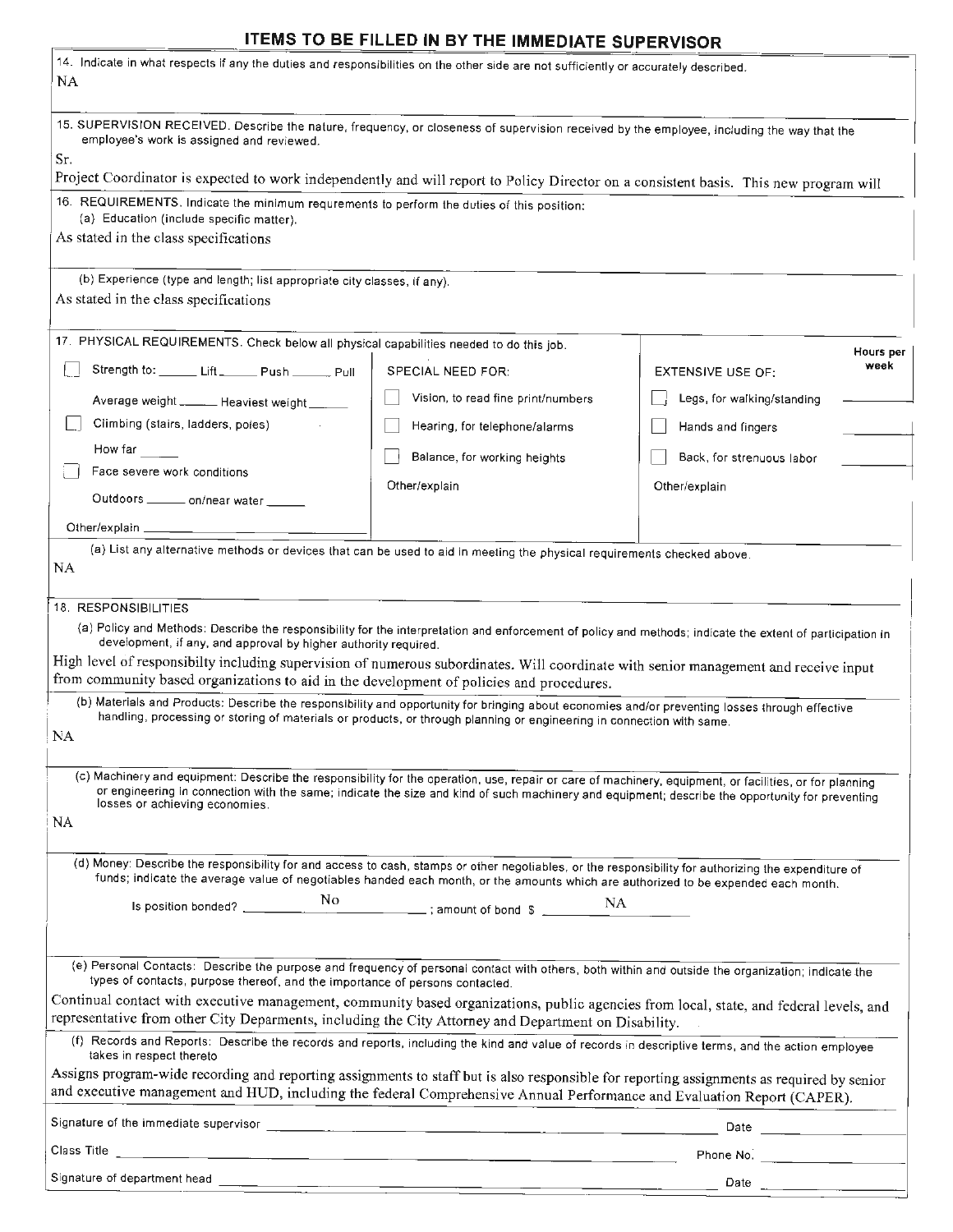# Form PDES 3ef (Rev. 7/02) **POSITION DESCRIPTION DESCRIPTION DO NOT USE THIS SPACE**

|                           |                                                                                                                                                                                                                                                                                                                                                                                                                                                                                                                  | <b>City of Los Angeles</b>                                           |               |                                                                                       |                           |
|---------------------------|------------------------------------------------------------------------------------------------------------------------------------------------------------------------------------------------------------------------------------------------------------------------------------------------------------------------------------------------------------------------------------------------------------------------------------------------------------------------------------------------------------------|----------------------------------------------------------------------|---------------|---------------------------------------------------------------------------------------|---------------------------|
|                           | 1. Name of Employee:                                                                                                                                                                                                                                                                                                                                                                                                                                                                                             | 2. Employee's Present Class Title/Code:<br>Management Assistant 1539 |               | 3. Present Salary<br>or Wage Rate:                                                    |                           |
|                           | 4. Reason for Preparing Description:                                                                                                                                                                                                                                                                                                                                                                                                                                                                             | New Position<br>Change in Existing Position                          |               | Routine Report of Duties<br>Review for Proper Allocation                              | Date Prepared<br>11/19/19 |
|                           | 5. Location of office or place of work:                                                                                                                                                                                                                                                                                                                                                                                                                                                                          | 6.                                                                   |               | Name of Department Housing + Community Investment Department<br>Division Rent Section |                           |
|                           | 7. Name and title of the person from whom you ordinarily receive instructions and who supervises or reviews your work:                                                                                                                                                                                                                                                                                                                                                                                           |                                                                      |               | Title Senior Management Analyst                                                       |                           |
|                           | 8. Describe in detail the duties and work of this position, describing each duty in a separate paragraph. Begin with the duties that normally take most of<br>your time and then describe the duties that are infrequent. Be certain to tell what is done, how it is done and what materials or equipment are used.<br>Using percentages, show the distribution of the total working time. Also, if the duties and responsibilities of the position have changed, indicate how and<br>when the changes occurred. |                                                                      |               |                                                                                       |                           |
| <b>PERCENT</b><br>OF TIME |                                                                                                                                                                                                                                                                                                                                                                                                                                                                                                                  |                                                                      | <b>DUTIES</b> |                                                                                       |                           |
| 40%                       | Provide information to the public and guidance to staff in the application of the Eviction Defense amendment Municipal Code.<br>Respond and answer constituent inquiries received by telephone, email, letter and facsimile. Provide information to tenants and<br>landlords in person, at the department's public counter to answer questions and concerns regarding the program. Assist<br>landlord be in compliance with the eviction filing requirements.                                                    |                                                                      |               |                                                                                       |                           |
| 20%                       | Administer and maintain data collection of the eviction filing system to accurately track the numbers. Prepare statistical reports<br>on the Eviction Defense program. Review and analyze the statistics to assist in implementation of the Eviction Defense<br>program on a city-wide scale.                                                                                                                                                                                                                    |                                                                      |               |                                                                                       |                           |
| 10%                       | Assist in development of policies and procedures to initiate the program.                                                                                                                                                                                                                                                                                                                                                                                                                                        |                                                                      |               |                                                                                       |                           |
| 15%                       | Assist with the planning and implementation to develop a new database module for the Eviction Defense program.                                                                                                                                                                                                                                                                                                                                                                                                   |                                                                      |               |                                                                                       |                           |
| 10%                       | Assist in providing outreach services and preparing materials for presentations on the Eviction Defense program at Property<br>Management Trainings, HCIDLA landlord/tenant workshops, Council Offices and other community events.                                                                                                                                                                                                                                                                               |                                                                      |               |                                                                                       |                           |
| $5\%$                     | Assist with responses to subpoenas and public record Eviction Defense program requests as needed. Attend off-site trainings<br>and meetings related to the Eviction Defense program.                                                                                                                                                                                                                                                                                                                             |                                                                      |               |                                                                                       |                           |
|                           | 9. How long have the duties been substantially as described above? $n/a$                                                                                                                                                                                                                                                                                                                                                                                                                                         |                                                                      |               |                                                                                       |                           |
|                           | 10. List any machinery or equipment operated and any unusual or hazardous working conditions.<br>Equipment used includes personal computer, printer, photocopier, telephone, facsimile machine, and scanner.                                                                                                                                                                                                                                                                                                     |                                                                      |               |                                                                                       |                           |
|                           | 11. Percent of time spent supervising (training and evaluating employees, assigning and reviewing work).                                                                                                                                                                                                                                                                                                                                                                                                         |                                                                      |               | None                                                                                  |                           |
| N/A                       | 12. Indicate the number of employees supervised by class titles.                                                                                                                                                                                                                                                                                                                                                                                                                                                 |                                                                      |               |                                                                                       |                           |
|                           | 13. I certify that the above statements are my own and to the best of my knowledge are accurate and complete.                                                                                                                                                                                                                                                                                                                                                                                                    |                                                                      |               |                                                                                       |                           |
| Signature                 |                                                                                                                                                                                                                                                                                                                                                                                                                                                                                                                  |                                                                      | Date          | Phone No.                                                                             |                           |